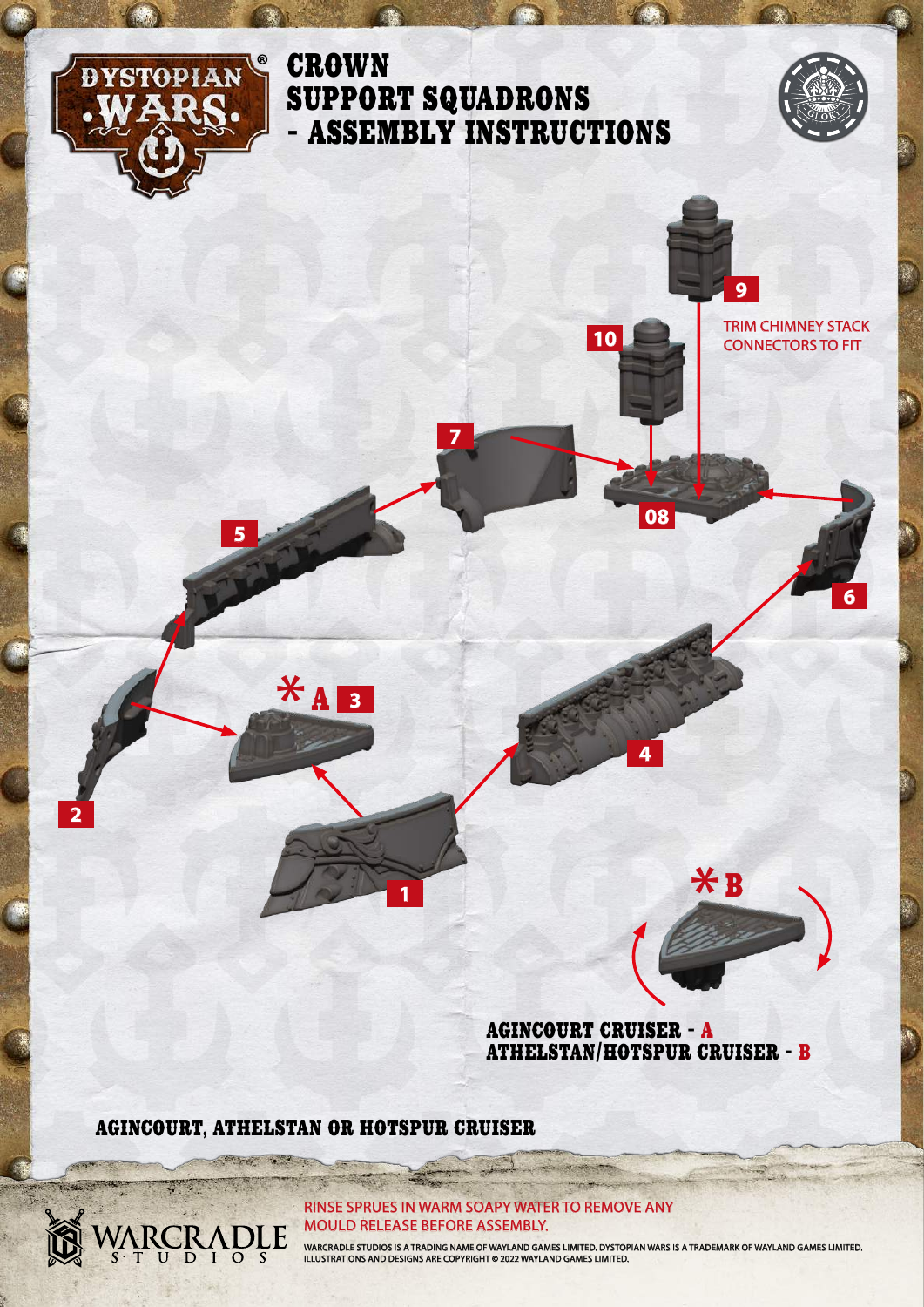

**12**

**19**

# **CROWN** SUPPORT SQUADRONS - ASSEMBLY INSTRUCTIONS

**13**

**20**

**11**



**23**

**25**

AGINCOURT CLASS BOMBARDMENT CRUISER

**Report** 

ARCRADLE

RINSE SPRUES IN WARM SOAPY WATER TO REMOVE ANY MOULD RELEASE BEFORE ASSEMBLY.

WARCRADLE STUDIOS IS A TRADING NAME OF WAYLAND GAMES LIMITED. DYSTOPIAN WARS IS A TRADEMARK OF WAYLAND GAMES LIMITED.<br>ILLUSTRATIONS AND DESIGNS ARE COPYRIGHT © 2022 WAYLAND GAMES LIMITED.

**<sup>22</sup> <sup>27</sup>**

**<sup>24</sup> <sup>26</sup>**

**21**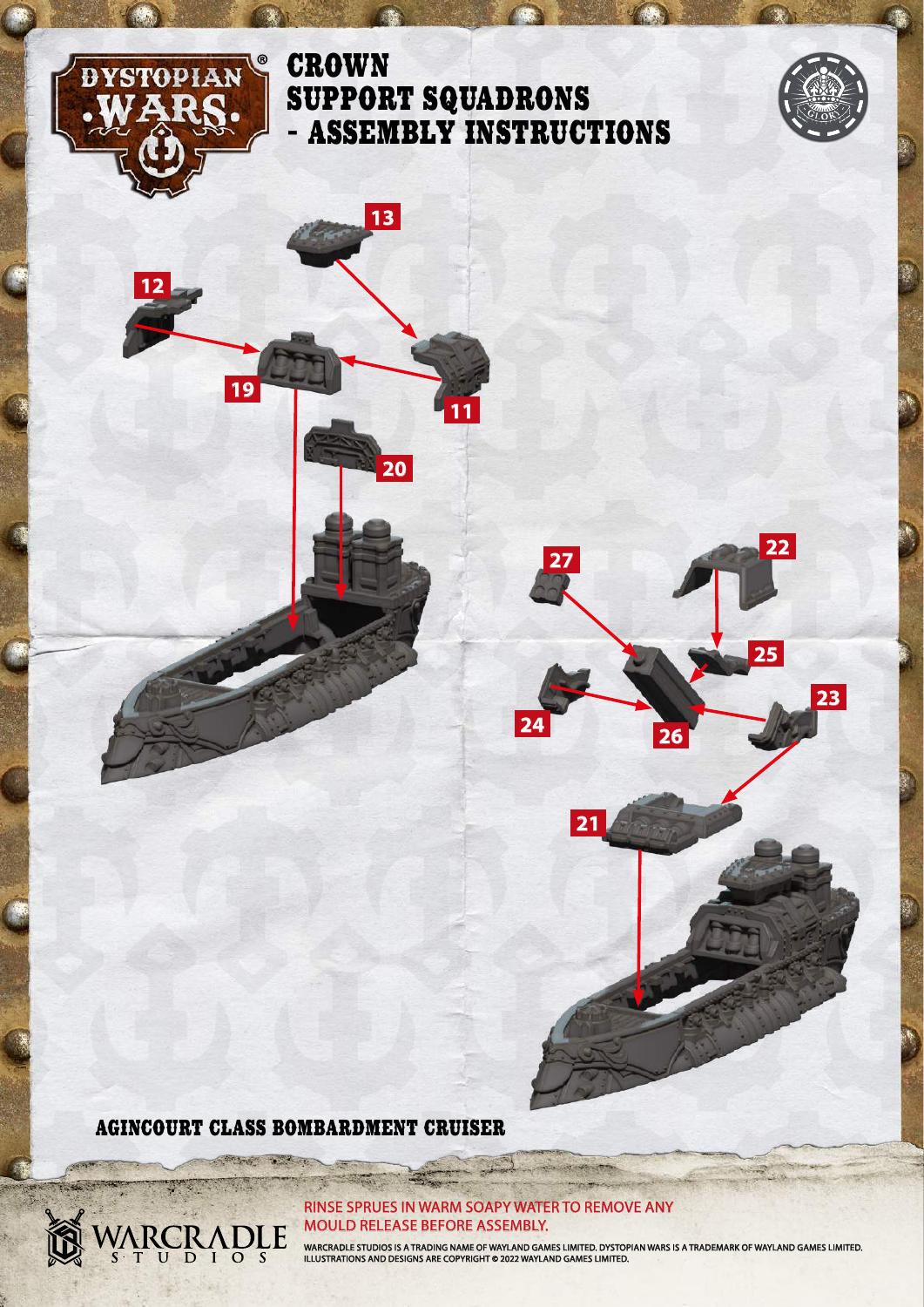

**12**

**19**

# **CROWN** SUPPORT SQUADRONS - ASSEMBLY INSTRUCTIONS

**13**

**20**

**11**



### ATHELSTAN CLASS FLAK CRUISER

2300

**CARD SPACE** 

ARCRADLE

#### RINSE SPRUES IN WARM SOAPY WATER TO REMOVE ANY MOULD RELEASE BEFORE ASSEMBLY.

WARCRADLE STUDIOS IS A TRADING NAME OF WAYLAND GAMES LIMITED. DYSTOPIAN WARS IS A TRADEMARK OF WAYLAND GAMES LIMITED.<br>ILLUSTRATIONS AND DESIGNS ARE COPYRIGHT © 2022 WAYLAND GAMES LIMITED.

**15**

**16**

**17**

**18**

S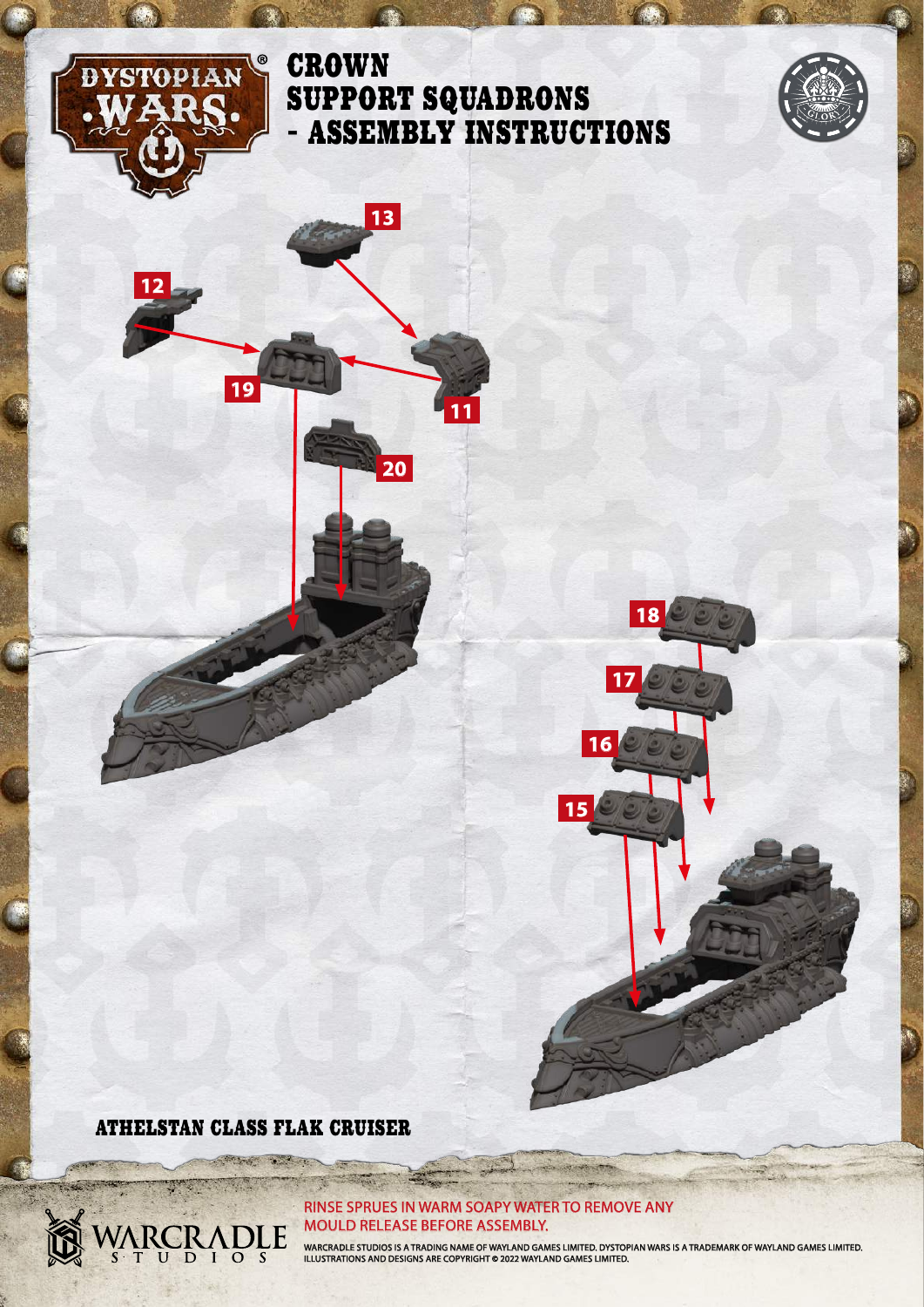

# **CROWN** SUPPORT SQUADRONS - ASSEMBLY INSTRUCTIONS



**20**

**13**

**11**

HOTSPUR CLASS SUPPORT CARRIER

**REAL** 

**ARCRADLE** 

S

**14**

**12**

#### RINSE SPRUES IN WARM SOAPY WATER TO REMOVE ANY MOULD RELEASE BEFORE ASSEMBLY.

WARCRADLE STUDIOS IS A TRADING NAME OF WAYLAND GAMES LIMITED. DYSTOPIAN WARS IS A TRADEMARK OF WAYLAND GAMES LIMITED.<br>ILLUSTRATIONS AND DESIGNS ARE COPYRIGHT © 2022 WAYLAND GAMES LIMITED.